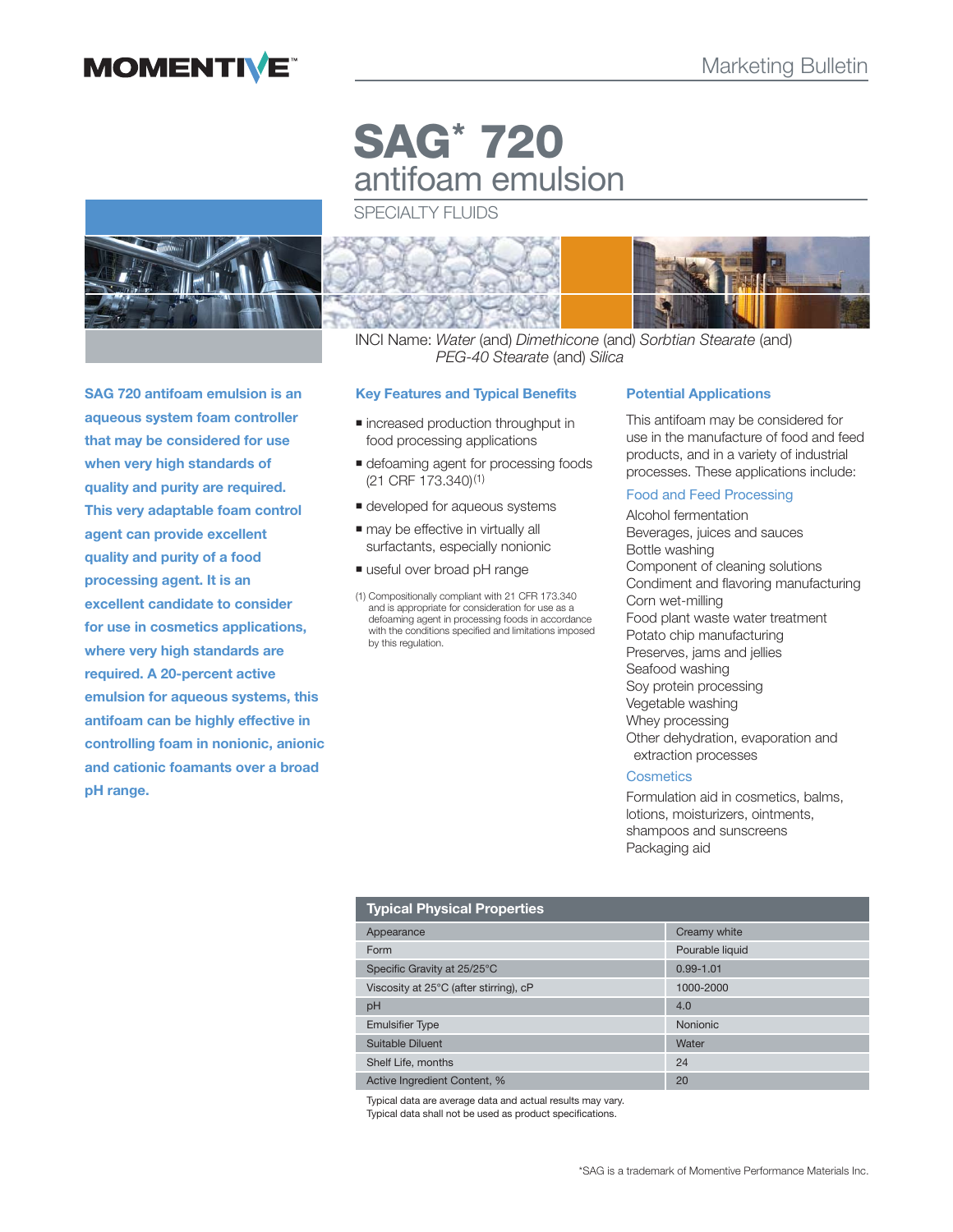## **Regulatory Information**

#### FDA

May be considered for use as a defoaming agent in the processing of non-standardized food under FDA Regulation 21 CFR 173.340, 175.105, 176.170, 176.180, 176.200, 176.210 and 177.1640(b). Limitation on use: 100 ppm, zero limitation on all silicones in milk.

#### USDA

May be considered for use in egg washing, fat rendering, hog scalding, curing pickles, and in the preparation of soups and stews. Momentive Performance Materials, possesses Letters of Sanction and Letters of Acceptability that permit the use of SAG 720 antifoam emulsion in a wide variety of applications in federally-inspected meat and poultry processing facilities.

#### Kosher Certification

SAG 720 antifoam emulsion is manufactured under the supervision of the Kashruth Division of the Union of Orthodox Jewish Congregations of America, and is kosher and pareve when bearing the O.U. symbol of certification on the label. The product is kosher for Passover.

#### **General Instructions for Use**

SAG 720 antifoam emulsion can be used as received, or after dilution with water or process liquid. For best results, the emulsion should be mixed before use. Dilution can be accomplished by mixing 3 to 10 parts of the selected diluent to 1 part antifoam with gentle stirring until a uniform mixture is obtained. Continued gentle mixing of the diluted antifoam is recommended to ensure product uniformity over extended storage times.

For maximum cost-effectiveness, this antifoam should be prediluted and added continuously at a processing step prior to the step at which foaming is encountered. Suggested starting concentrations are 50 to 500 ppm silicone antifoam, with care being taken in food applications to assure that levels do not exceed the FDA limitations in the final product. Table 1 shows concentrations and parts per million equivalents.

#### **Table 1: SAG 720 Antifoam Emulsion Concentrations and Parts per Million Equivalents**

| <b>Concentration of SAG 720</b><br><b>Antifoam Emulsion</b> | <b>Parts per Million</b><br><b>SAG 720 Antifoam Emulsion</b> |                   |
|-------------------------------------------------------------|--------------------------------------------------------------|-------------------|
| (from container)                                            | (As received)                                                | (Active silicone) |
| 1 pint in 2500 gallons                                      | 50<br>$=$                                                    | $10^{(1)}$        |
| 1 gallon in 1000 gallons                                    | $= 1000$                                                     | $= 200$           |
| 1 gallon in 2000 gallons                                    | 500                                                          | $= 100$           |
| 1 gallon in 10,000 gallons                                  | 100                                                          | 20(1)             |

(1) FDA Regulation 21 CFR 173.340 limitation

Conversion Factors: 1 gallon = 3.785 liters; 1 pint = 0.4731 liters

#### **Product Availability**

Momentive Performance Materials foam control agents are available in 5-gallon pails, 55-gallon drums, and in bulk (upon request).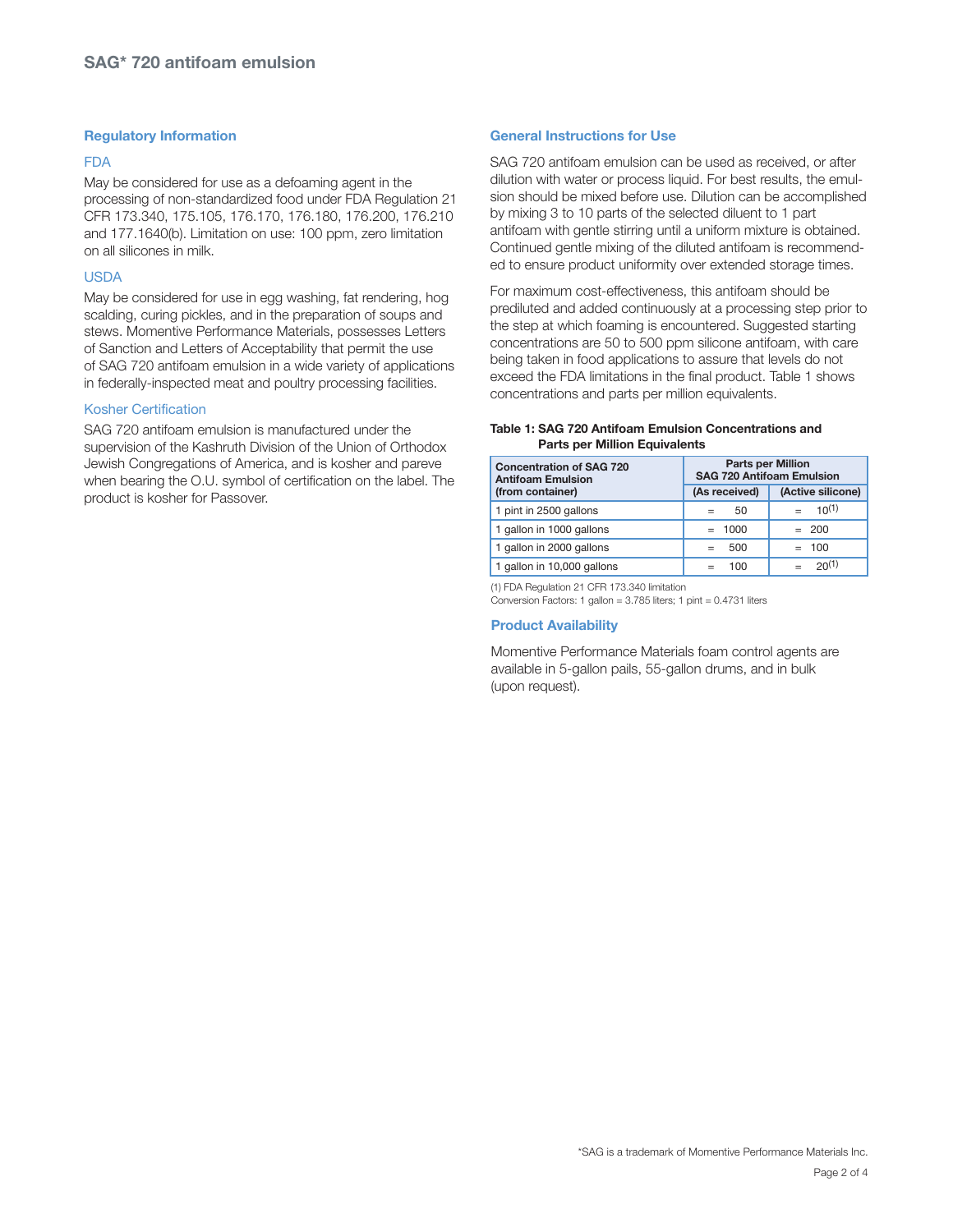#### **Patent Status**

Nothing contained herein shall be construed to imply the nonexistence of any relevant patents or to constitute the permission, inducement or recommendation to practice any invention covered by any patent, without authority from the owner of the patent.

#### **Product Safety, Handling and Storage**

Customers should review the latest Material Safety Data Sheet (MSDS) and label for product safety information, safe handling instructions, personal protective equipment if necessary, and any special storage conditions required for safety. MSDS are available at www.momentive.com or, upon request, from any Momentive Performance Materials (MPM) representative. For product storage and handling procedures to maintain the product quality within our stated specifications, please review Certificates of Analysis, which are available in the Order Center. Use of other materials in conjunction with MPM products (for example, primers) may require additional precautions. Please review and follow the safety information provided by the manufacturer of such other materials.

#### **Limitations**

Customers must evaluate Momentive Performance Materials products and make their own determination as to fitness of use in their particular applications.

#### **Emergency Service**

Momentive Performance Materials maintains an around-the-clock emergency service for its products.

| Location                       | <b>Emergency Service Provider</b>                                     | <b>Emergency Contact Number</b> |
|--------------------------------|-----------------------------------------------------------------------|---------------------------------|
| Mainland U.S., Puerto Rico     | <b>CHEMTREC</b>                                                       | 1-800-424-9300                  |
| Alaska, Hawaii                 | <b>CHEMTREC</b>                                                       | 1-800-424-9300                  |
| Canada                         | <b>CHEMTREC</b>                                                       | 1-800-424-9300                  |
| Europe, Israel                 | <b>NCEC</b>                                                           | +44 (0) 1235239670              |
| Middle East                    | <b>NCEC</b>                                                           | +44 (0) 1235239671              |
| Asia Pacific (except China)    | <b>NCEC</b>                                                           | +44 (0) 1235239670              |
| China                          | <b>NCEC</b>                                                           | $+86-10-5100-3039$              |
| Latin America (except Brazil)  | <b>NCEC</b>                                                           | +44 (0) 1235239670              |
| <b>Brazil</b>                  | <b>SOS Cotec</b>                                                      | 08000111767 or 08007071767      |
| All other locations world wide | <b>NCEC</b>                                                           | +44 (0) 1235239670              |
| At sea                         | Radio U.S. Coast Guard in U.S. waters<br>NCEC in International waters | +44 (0) 1235239670              |

For Health related calls, contact Momentive Performance Materials at +1-518-233-2500 (English only).

DO NOT WAIT. Phone if in doubt. You will be referred to a specialist for advice.